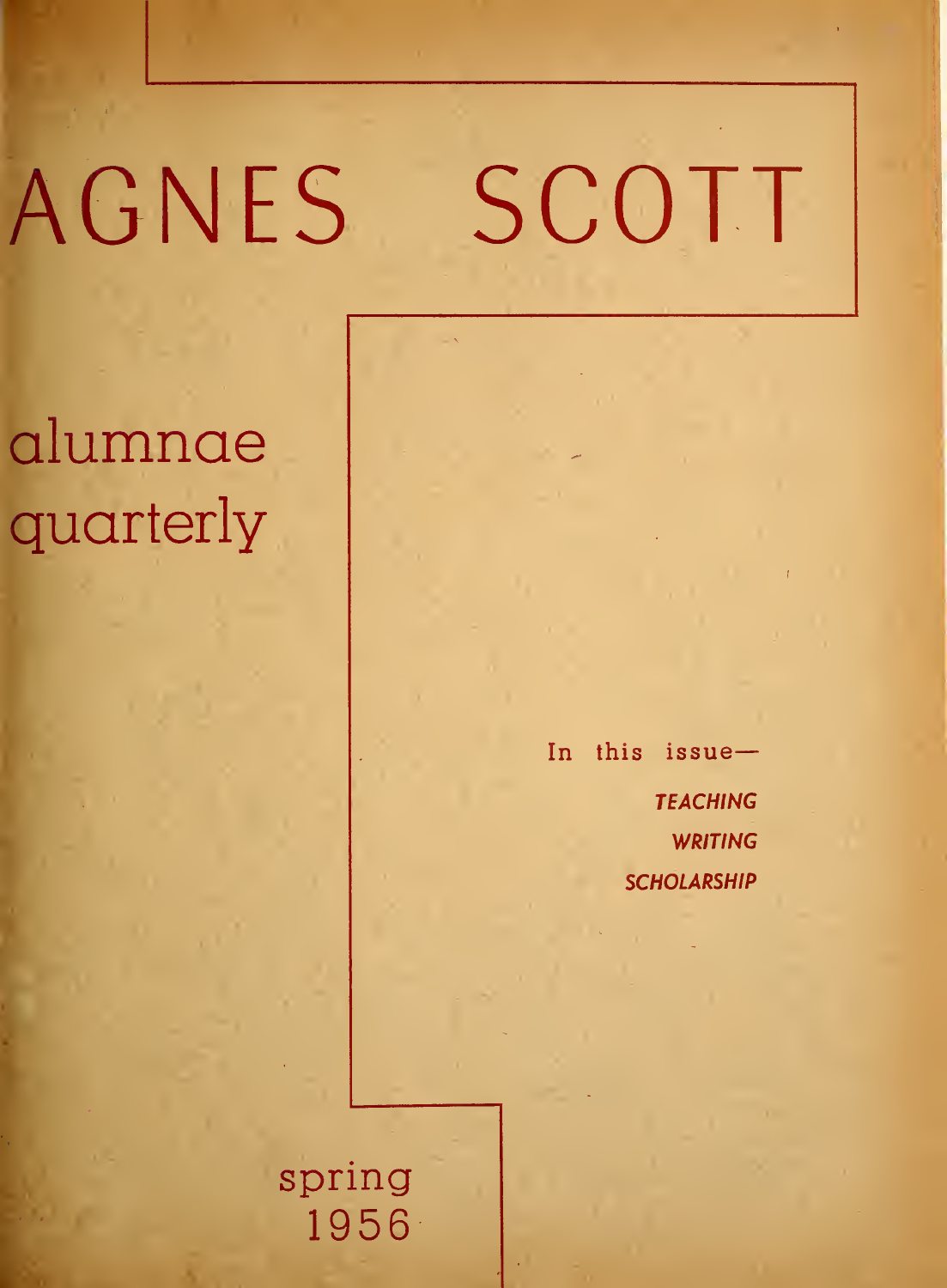### THE

### ALUMNAE ASSOCIATION OF

AGNES SCOTT COLLEGE

**OFFICERS** 

MARY WARREN READ President BETTY ELLISON CANDLER '49 Vice-President FLORENCE BRINKLEY '14Vice-President MARY PRIM FOWLER '29 Vice-President MARJORIE NAAB BOLEN '46Secretary BETTY MEDLOCK LACKEY '42 Treasurer

**TRUSTEES**<br>JEAN BAILEY OWEN '39 CATHERINE WOOD MARSHALL '36

CHAIRMEN

SARA CARTER MASSEE '29 Nominations FRANCES CRAIGHEAD DWYER '28 Special Events LORTON LEE '49Vocational Guidance MARY WALLACE KIRK '11 Education LEONE BOWERS HAMILTON '26 Publications BELLA WILSON LEWIS '34 Class Officers RUBY ROSSER DAVIS '43 House LOUISE BROWN HASTINGS '23Grounds MARIE SIMPSON RUTLAND '35 Entertainment

LOCAL

#### CLUB PRESIDENTS

ALICE GLENN LOWRY '29 Atlanta SARA FULTON '21 Decatur MARGARET ANN KAUFMANN '52 Atlanta Junior MARY PHILLIPS HEARN '49 Southwest Atlanta

#### STAFF

ANN WORTHY JOHNSON '38 Director of Alumnae Affairs ELOISE HARDEMAN KETCH1N House Manager MARY P. CHAPMAN Office Manager

MEMBER AMERICAN ALUMNI **COUNCIL** 

## The AGNES SCOTT Alumnae Quarterly

Agnes Scott College, Decatur, Ga.

Volume 34 Number 2-3

Winter-Spring, 1956

### CONTENTS

EDITORIAL

PROFESSOR GOES BACK TO FIRST GRADE Olive Ann Burns

AN AUTHOR AND HER BOOK

5 Florence E. Smith

THE COMMUNITY OF SCHOLARSHIP Brown, Rearick, Kline

CLASS NEWS 10 Eloise Hardeman Ketchin

The Agnes Scott Alumnae Quarterly is published four times a year (November, February, April and July) by the Alumnae Association of Agnes Scott College at Decatur, Georgia. Contributors to the Alumnae Fund receive the magazine. Yearly subscription, \$2.00. Single copy 50 cents. Entered as second-class matter at the Post Office of Decatur, Georgia, under Act of August 24, 1912.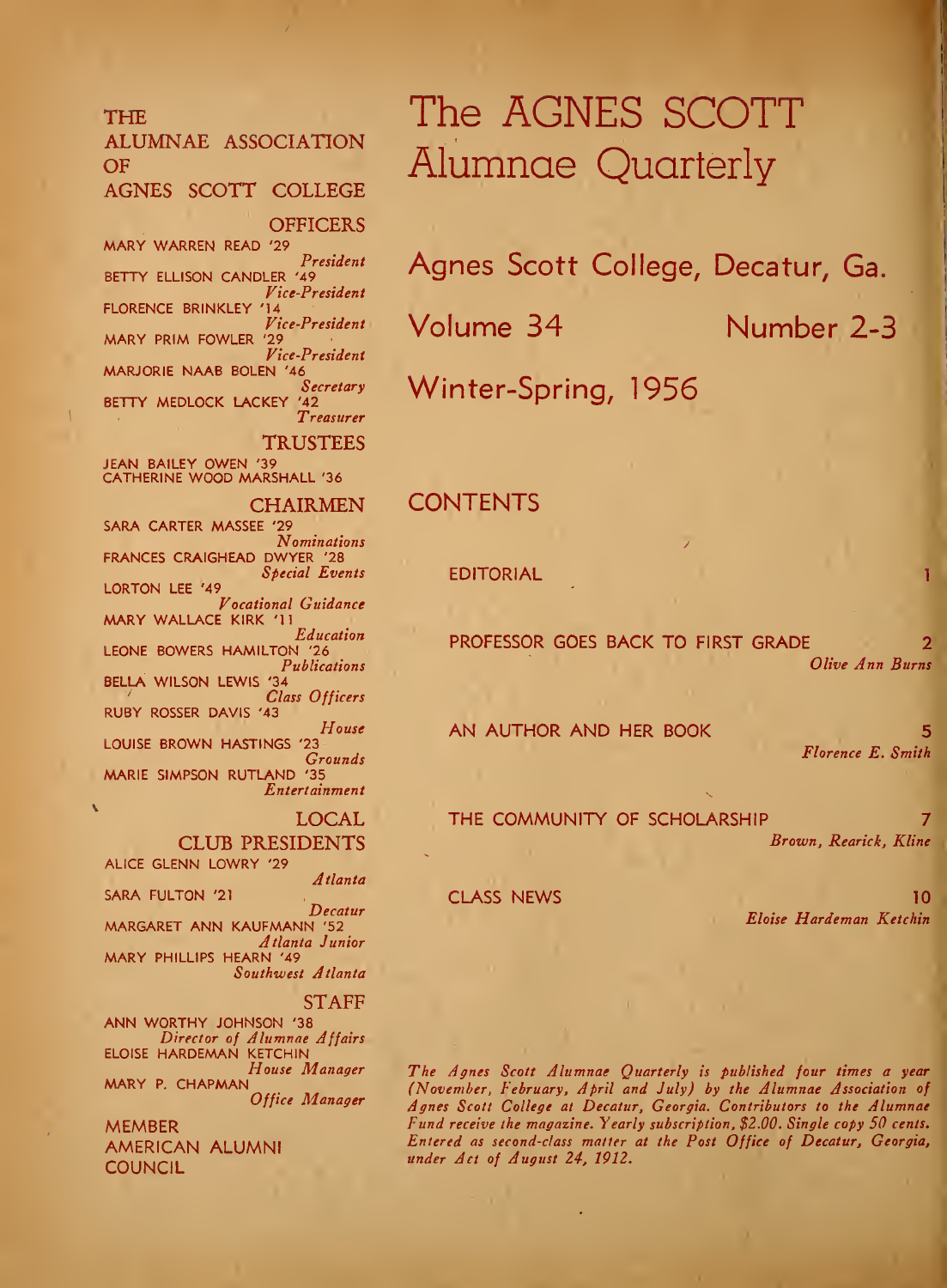### **Editorial**

# QUALITY, TOO, IN TEACHER EDUCATION

AGNES SCOTT'S DECISION last year to establish <sup>a</sup> Department of Education has raised some healthy questions among alumnae. Is the College not hewing adamantly to <sup>a</sup> liberal arts program? Is there now a major in Education? If the teacher-training courses at Agnes Scott are part of Emory University's pro gram, does that mean that Agnes Scott will become <sup>a</sup> part of Emory?

The Agnes Scott-Emory Teacher Education pro gram, a great experiment and recent development in teacher training, is based upon the simple but fundamental belief that it is possible to retain the recognized benefits of a liberal education while providing selected college students with the professional competence necessary for teaching in an elementary or secondary school. In no area of our nation's manpower, as we enter the second half of the twentieth century, is the need so stark as in the teaching field. We are convinced at Agnes Scott that we must graduate teachers who are both educated and trained in the broadest sense of each term.

Since 1899, Agnes Scott has been unashamedly dedi cated to quality in higher education. Today, the resist ance to quantity rather than quality is difficult and will become increasingly so in the 1960's when the hordes of students now bursting the walls of secondary schools begin knocking on college entrance doors. Agnes Scott does not seek, now or then, to train all the teachers, only a comparative few, but these it wishes to endow especially well, with a solid grounding in the arts and sciences plus proficiency in the skills of teaching.

When the Curriculum Committee of the College approved the separation of the work in Education from

that in Psychology and created the Department of Education, President Alston explained: "The establish ment of this separate department emphasizes the sig nificance of teacher education in the liberal arts and provides a more adequate medium for Agnes Scott's effective participation in the program. It is not anticipated that a major will be offered in Education."

The opportunities for doing quality training of teachers are limitless in the joint Agnes Scott-Emory program; limitations, particularly in the area of practice teaching, would be grave if each institution attempted an independent, unrelated program. Since 1952 Agnes Scott and Emory have combined their resources at the undergraduate level for the preparation of teachers. Dr. John I. Goodlad is director of the overall program, and its happy results are a reflection of his insistence on the dual goals of broad knowledge and efficient teaching techniques for his students. Dr. Richard L. Henderson is head of Agnes Scott's Department of Education, on joint appointment with Emory. (See the article on Dr. Henderson in this issue.) Other members of the Education faculty divide their responsibilities between Agnes Scott and Emory.

Thus primarily through faculty is the Agnes Scott-Emory program coordinated. Each institution, of course, preserves its own rights in faculty appointments, curriculum and administration. The use of resources of both institutions makes <sup>a</sup> powerful force for accomplishing the kind of teacher training which can be respected for its quality. We who are Agnes Scott alumnae salute the Agnes Scott-Emory program and wish it well is it begins to grow.

AWJ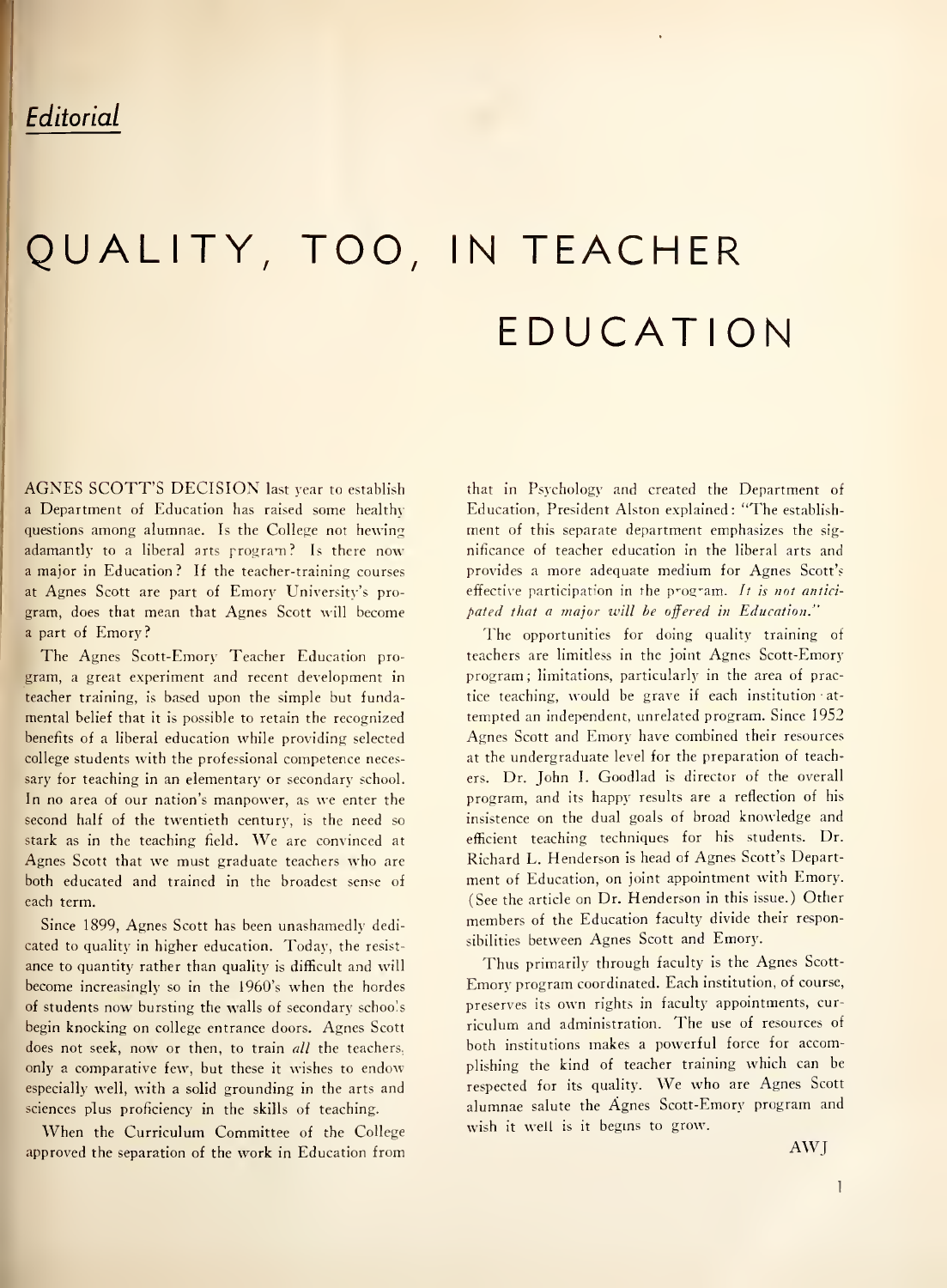# PROFESSOR GOES BACK TO FIRST GRADE

### Olive Ann Burns

A COLLEGE PROFESSOR in Atlanta has gone back to the first grade.

For the last two months, Dr. Richard L. Henderson has spent three hours a day as an assistant in Mrs. Florence Freeman's first grade at Morningside School.

Dr. Henderson's regular job is teaching teachers to teach. He's professor in the Agnes Scott-Emory Teacher Education Program, and is supposed to know all the answers. You wouldn't think he could learn anything in the first grade.

What he learned wasn't ABC's.

What he learned was the difference between theory and real life.

Educators theorize, for example, that an adult should never raise his voice at <sup>a</sup> child. They insist that it's not necessary to be loud to be firm. "But <sup>I</sup> found out it's hard to remember that—when you're tired and <sup>a</sup> child starts throwing grapes," said Dr. Henderson. "A teacher MUST control her voice, or she'll be screaming all day. But the habit of calmness is not easily acquired."

Another textbook theory is that one should ignore misbehavior whenever possible. Of course you have to stop a child if he's pouring paint out the window or knocking over another child's version of the Empire State Building. But you shouldn't make a big issue of it. The theorists say that pressure brought against an uncooperative child by the other children is far more effective than any disciplinary measure the teacher invents.

"I believe all this," said Dr. Henderson. "But after one day in the first grade it really hit me that when <sup>a</sup> teacher has <sup>33</sup> pupils, she's GOT to control the troublemakers, either by isolation or some other means of punishment. Otherwise she'd never get anything taught. It's not fair to the group to let one child keep the whole class disrupted. Yet it isn't fair to that child not to try to find out why he does the things he does.

"It was brought home to me that we still don't really know how to help teachers help kids with emotional difficulties. We can give the teachers an intellectual understanding of human behavior through courses on child growth and development. <sup>I</sup> don't mean these courses are a waste of time. But a teacher can't look on page 40 of <sup>a</sup> text book and find out why Jane is so shy she never opens her mouth. Page 121 doesn't tell why Tommy is- always punching the other kids. The tragic thing about emotionally upset children is that today the average teacher doesn't really have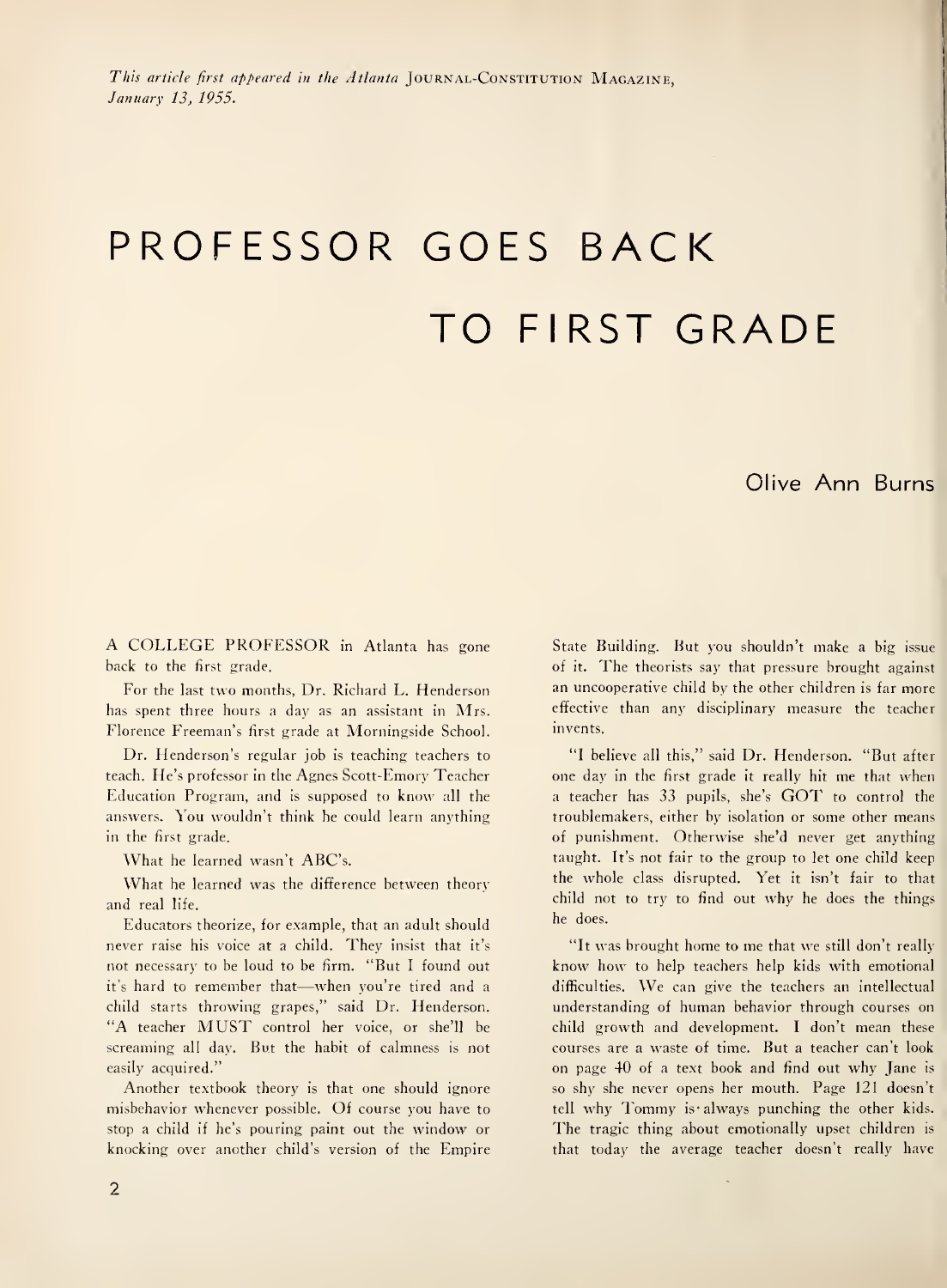TIME to find out why. She just hopes they will respond to the group lessons on cooperation and good behavior."

Another theory of modern education is that children should be taught as individuals.

"The importance of the individual is the basis of our democratic society," said Dr. Henderson. "We feel definitely that each child should be guided according to his own particular needs, interests and talents. However, in a crowded classroom there's no choice but to teach everybody alike. The program has to be geared to what the 'average' child is interested in.

"It wouldn't help to put all the bright pupils in one class and the not-so-bright ones in another. They still wouldn't have the same interests. Anyway we don't want to do that. We don't want to build an aristocracy of intellectual snobs. Many kids who're not 'A' students can be leaders in other ways."

The theorists think children should feel free to express themselves. A system of rigid classroom rules is not considered desirable. "But with 30, 40 or 50 kids," said Dr. Henderson, "the class has to be regimented. The alternative is bedlam.

"I hate to bring psychology into this, but there's something that makes a small group of children behave diffierently from a large group. The bigger the class, the more they're affected by a certain mass stimulation. They stay excited and are easily distracted. A first grade teacher with a large class spends most of her time just keeping the kids quiet. At the end of the year they will be 'socialized,' and they will know something, but they won't know what they ought to for second grade work."

At this point Dr. Henderson and <sup>I</sup> were joined by Dr. John Goodlad, director of the Agnes Scott-Emory Teacher Education Program.

"In the 19th Century," said Dr. Goodlad, "a head master might have a couple of hundred kids in <sup>a</sup> room. He'd have several assistants, called monitors, to help teach and keep order. Even 50 years ago in Atlanta, teachers averaged 45 pupils. Some had 60 or 80. But in those days teaching wasn't scientific. In the last <sup>30</sup> years <sup>a</sup> lot of research has been done. We have proved that you can keep order by keeping children interested. We don't believe in shaming or Hogging. And we know that children learn more in small dis cussion groups than in the lecture system with arbitrary subject matter and no student participation. Yet at the same time we're learning more and more about children and the value of small groups, we're getting more and more crowded classrooms. It's terribly upsetting to conscientious teachers—having to do what

they don't believe in. Many leave the profession. Part of our job is to help teachers do the best they can and quit worrying."

Of course Dr. Henderson didn't really learn any thing in the first grade that he didn't know before. But thinking about a problem isn't like being face-to face with it. You can understand the difficulties of working with <sup>a</sup> mob of children, yet never really feel what a teacher feels when she knows her pupils aren't learning what they ought to.

"Still we have to face the fact," said Dr. Henderson, "that ours is a system of mass education. And it's going to get masser and masser. Statisticians figure that at least until 1965, public schools in the United States will enroll a million more first graders every year than they had the year before. (Atlanta has 7,000 more children now than last year.) The country needed 165,000 new elementary teachers in the fall yet last spring all of the colleges and universities qualified only 32,000. Last year a nationwide survey in mediumsized cities showed that 70 per cent of elementary chil dren were in classes of more than 30 pupils.

"In Atlanta the average in grade school is 34 pupils per teacher, but some of the classes have as many as 45. In DeKalb County, most of the classes have be tween 40 and 50 children. At the present rate of growth, DeKalb needs <sup>a</sup> new school for 500 children every five weeks. Many DeKalb youngsters are already going to school in apartments and churches. More than 3,000 children in the Atlanta system go to school in churches."

Dr. Henderson and Dr. Goodlad think the situation is serious almost to the point of complete disorganization of the American school system.

"I am appalled at the apathy of the public," said Dr. Goodlad. "This is <sup>a</sup> national crisis. It's all happened since the war—something nobody ever anticipated—and in <sup>a</sup> few years these children will be in high school. The plain truth is that the American people are going to have to do on one car and fewer clothes and dig down to pay more taxes."

"Until that happens there is really no chance for children to get the kind of education they ought to have," said Dr. Henderson. "Teaching in the first grade, <sup>I</sup> realize more than ever that the below-average children and those with emotional problems are definitely not getting the extra help they need. Even the average boys and girls aren't getting an adequate education. Miss Ira Jarrell, superintendent of Atlanta schools, put it this way: 'The basis of <sup>a</sup> good school is the teacher's ability to teach, and you just can't teach 40 children.' "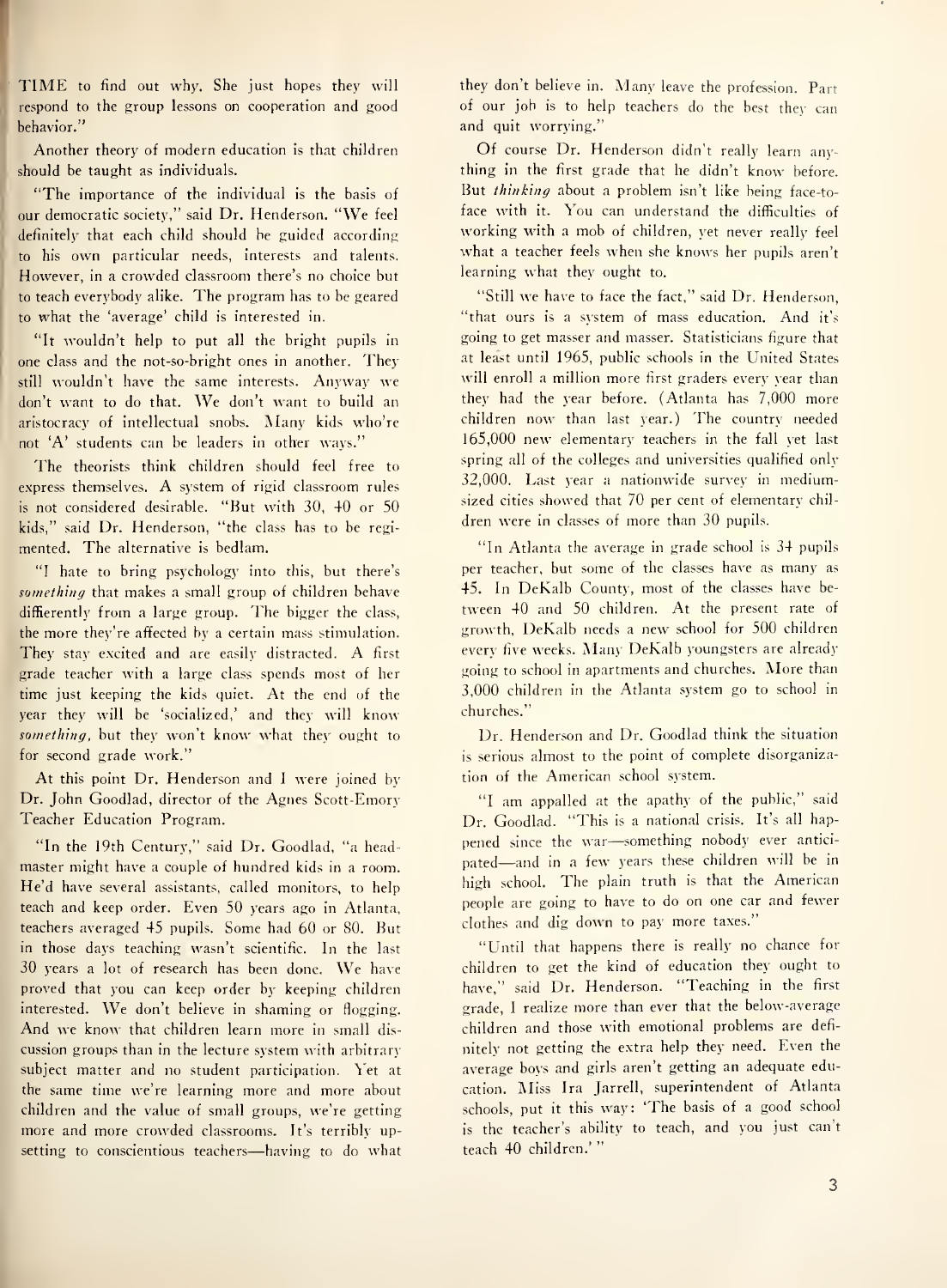Dr. Henderson thinks crowded classrooms are the chief reason so many children are having reading difficulties these days. "The problem can be explained by simple arithmetic," he said. "If you had only 10 pupils, each one could read aloud for six minutes in an hour. With 30 pupils, each can read aloud only two minutes. They just don't get enough practice.

"One solution is to divide the class into three read ing groups—according to learning ability. The chil dren will accept as a natural thing the fact that some learn faster than others, but many parents are furious when their child is put in the slow group. Another difficult) with this system is that the teacher must keep the other boys and girls busy while one group reads. It's hard for first graders to work 20 or 30 minutes at a time on their own. After they finish drawing a picture or doing a workbook assignment, thev usually start talking or playing or throwing spitwads."

It is encouraging that teachers are finding ways to overcome some of the problems of crowded classrooms. Dr. Henderson pointed otu that many student teachers from the colleges serve as nonpaid assistants while getting practice. Some high school girls help in the lower grades during their free periods. Mothers often volunteer to spend one or more hours a week reading stories or doing odd jobs that leave the teacher free to work with pupils who need extra help. The Ford Foundation is doing research on the apprentice system. It has in mind giving an experienced teacher 60 or 80 pupils, with the assistance of one or more less qualified teachers and a secretary.

"The only trouble," said Dr. Henderson, "is that few schoolrooms are big enough to accommodate 80 children."

In Atlanta, many grade schools have special arl French and music instructors who work an hour <sup>o</sup> two <sup>a</sup> week in each class. For the so-called "problem'! children, more and more elementary schools here are getting special counselors. They talk with the childrei) and their parents and try to find out what's wrong Another source of help for the worried teacher is the Atlanta Area Teacher Education Service, a cooperative! group that meets regularly to discuss specific problem cases.

"Atlanta has a better school system than most cities! and has little trouble getting qualified teachers," com mented Dr. Henderson. "But just the same we've got too many children per class. Mrs. Freeman and <sup>I</sup> do very well teaching together, but <sup>I</sup> can't imagine trying to handle this group alone."

It's not that the professor doesn't enjoy children. He's <sup>a</sup> big jolly man who likes to tell stories and juggle lemons and teach reading and writing. He gets <sup>a</sup> kick out of the snaggle-tooth age—so proud of the' space where <sup>a</sup> tooth was and now isn't. And he enjoys the challenge of trying to explain thinks like Ph.D. to a 6-year-old.

This little boy wanted him to "fix" his stomachache. He said he couldn't.

"Aren't you a doctor, Dr. Henderson?"

"I'm not that kind of doctor."

"What kind of <sup>a</sup> doctor are you?"

Dr. Henderson thought <sup>a</sup> minute. "I don't know how to explain it so you can understand," he said helplessly. "You might say my work has to do with the head. Does that satisfy you ?"

"No," said the boy.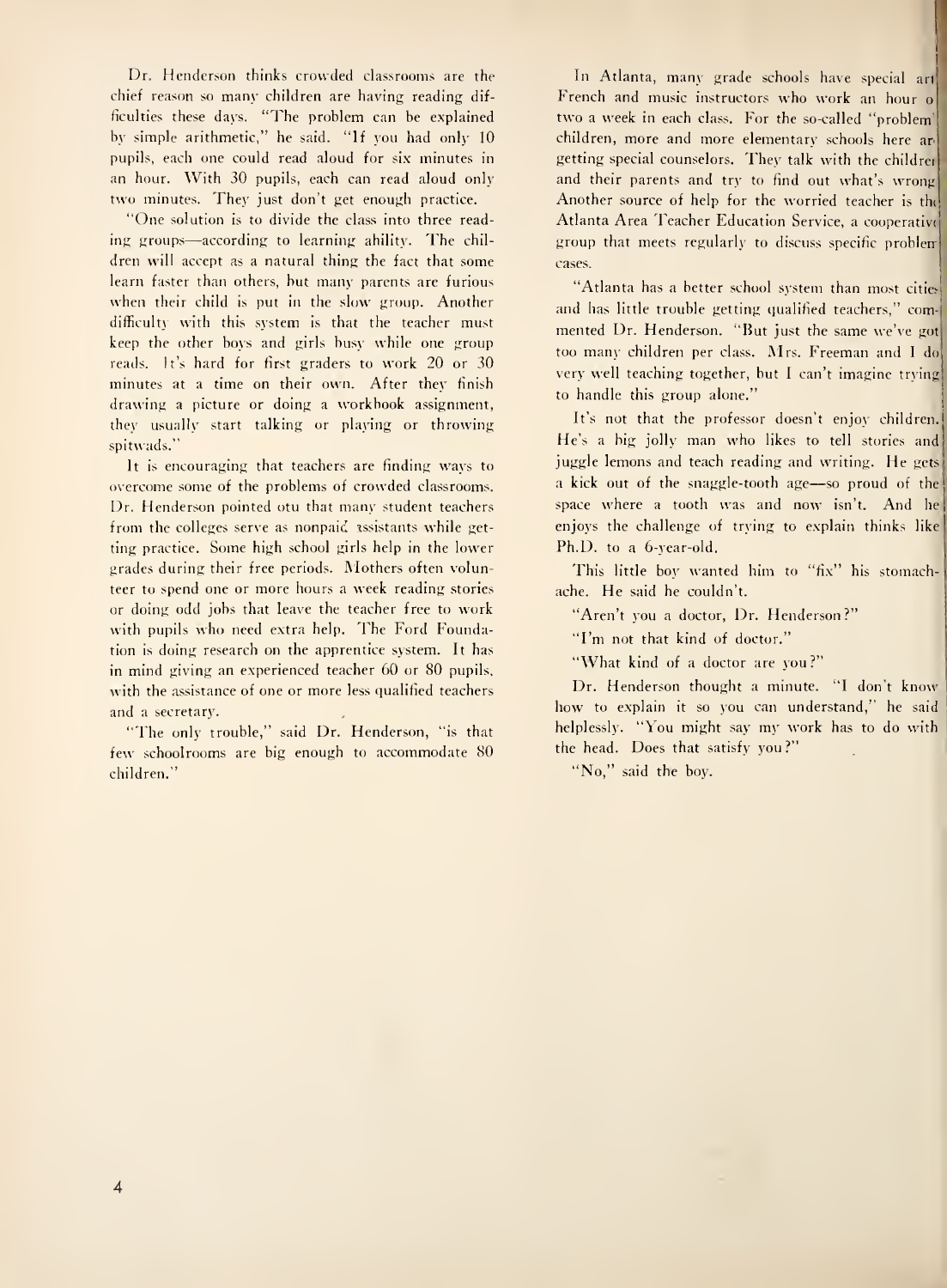### AN AUTHOR AND HER BOOK

Florence E. Smith

"A POISED, CALM FIGURE in simple black with three white orchids on her shoulder, Miss Stevenson sat in the Agnes Scott Library on Saturday, December 3, surrounded by her former English teachers, Miss Laney and Miss Leyburn and other faculty members and students." So Eleanor Swain, editor of The Agnes Scott News, December 7, 1955, described Elizabeth Stevenson '41 at the autographing party given by Mrs. Edna Hanley Byers soon after the publication of her biography of Henry Adams (Macmillan, 1955, \$6.00). President Alston came in to have his copy autographed and to tell her how proud the college was of her and other friends came to rejoice with her that the work of six years had been so successfully concluded and to wish for her book a good reception.

On January 9, 1956, an article in The Atlanta Journal by Edwina Davis '46 announced the choice of Elizabeth Stevenson as Atlanta's "Woman of the Year" in Arts. The chairman of the selection committee, the Rev. Wilson W. Sneed, said: "Her book brought forth from the most significant group of critics a national recognition of Southern scholarship."

In examining the acceptance and national recognition of <sup>a</sup> book one turns first to the publisher who must be convinced of its worth or it would not be published. The enthusiasm of the Macmillan Company is evident

in its Fall 1955 Catalog in which the Henry Adams is described as a "magnificent biographv" and "dis tinguished by delightful qualities of scholarship, style and critical appraisal. In any publishing season, Henry Adams would by <sup>a</sup> major achievement." This opinion is backed by excellent advertisements in the major book review magazines, such as The New York Times Book Review for November 27 and December 11, 1955. The entire page advertisement for the Macmillan Company in the Winter, 1956, American Scholar, is given to this one book. Also, the Henry Adams is one of the nine non-fiction books of 1955 nominated for the National Book Award (Saturday Review, February 4, 1956).

Then attention turns to the question of how widespread may be the interest of the country's newspapers. On the day of publication, November 29, 1955, Orville Prescott, reviewer for The New York Times, gave his entire "Book of the Times" to a consideration of the Henry Adams. Among his comments we find: "This is a highly readable story of a peculiar and greatly gifted man, a persuasive interpretation of his cryptic character and an excellent critical analysis of his works. Miss Stevenson is sympathetic but judicious, respectifully admiring her hero but by no means blinded by worship. Aware of his faults, fascinated by his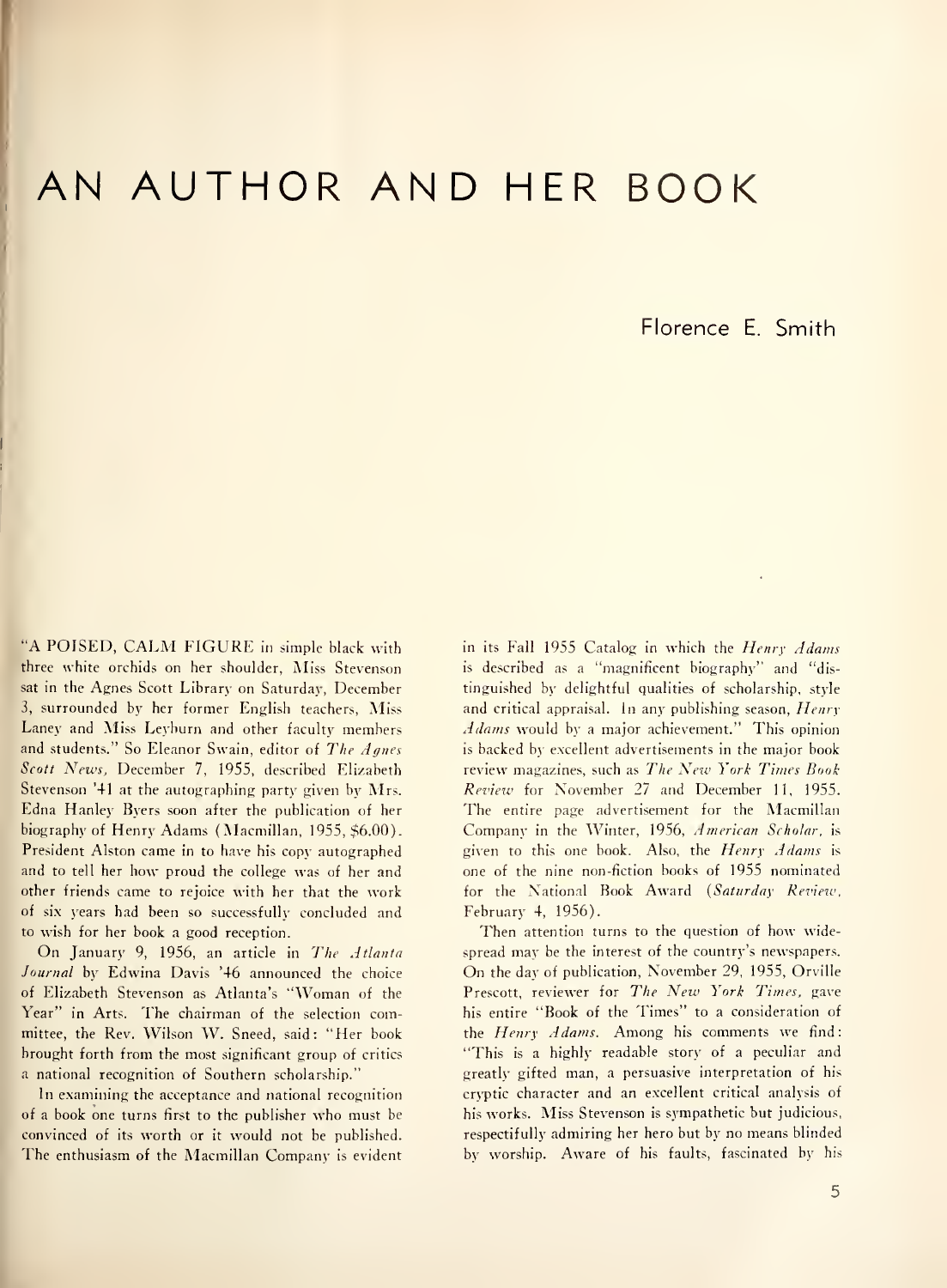mind, she has made Henry Adams live in her pages as he never made himself live in his diffident and self concealing autobiographical masterpiece The Education of Henry Adams.... Miss Stevenson's book about him is the most interesting biography of an American <sup>I</sup> have read this year. ... It is very good indeed."

Interesting reviews are also found in The Atlanta Constitution and Journal, December 4, 1955; The New York Herald Tribune, November 28, 1955; The Christian Science Monitor, December 29, 1955; The Washington Post, December 11, 1955; The Boston Sunday Globe, December 11, 1955; and The Los Angeles Mirror News, December 5, 1955, in which James Bassett says: "In this superlative, perceptive study of an inquiring man's life, Miss Stevenson brings to breathing reality the puzzling character that was Henry Adams . . . her account ... is colorful, fascinat ing reading. And it should capture some of the most impressive literary prizes for 1955."

Reviews may also be found in Newsweek, December 5, 1955; The Saturday Review, December 10, 1955; Time, December 12, 1955; The Nation, December 24, 1955; The Atlantic Monthly, February, 1956; and The Manchester Guardian Weekly, February 2, 1956.

In the year-end lists of good books Miss Stevenson's was suggested by Time, December 26, 1955; The World Alliance News Letter, December, 1955; Holiday, December, 1955; and The Library Journal, October, 1955. On the "In and Out of Books" page in The New York Times Book Review the Henry Adams was listed for several weeks in the "And Bear in Mind" column. In the Book of the Month Club News, January, 1956, Clifton Fadiman says: "Her book has value not merely as an intelligent, well researched statement of Adams' career, but as <sup>a</sup> portrait in depth of his group." In the Semi-Monthly Book Review of the University of Scranton, Pa., Thomas Rowan says: "Written in <sup>a</sup> style that shows control, high-precision . . this biography is a model of objectivety (the bibliography, exhaustive notes, and minutely itemized indices at the end of the book, also recom mend it as a case-study for aspiring biographers)."

While this wide-spread interest of newspapers and periodicals is impressive we still wish to know the response of men who as professors and writers think of Henry Adams not merely as <sup>a</sup> book to be reviewed but as a challenging person to be analyzed. Henry Steele Commanger in The New York Times Book

Review, December 11, 1955, reminds us that "it is' not only a career but a fate to be an Adams," for, in this case, it meant having <sup>a</sup> father who was ambassador to Britain, and a grandfather and a great-grandfather who were presidents of the United States. Professor Commanger recognized the problems of <sup>a</sup> biographer who has to compete with the brilliance of  $Adams'$  The Education of Henry Adams in which he "quite deliberately wrapped himself in layers of obscurity" and discusses at length Miss Stevenson's analyses of the] Education and of Adams' other writings such as Mont-\ Saint-Michel and Chartres, the History of the United States, and John Randolph.

Letters to the publisher from Professors Henry Pochmann of the University of Wisconsin, Stow Parsons of the State University of Iowa, and Eric F. Goldman of Princeton, comment on her book as "perceptive," "discriminating and well-written," and "one of the genuinely distinguished biographies of the last decade."

Professor H. C. Nixon in the Virginia Quarterly Review, Winter, 1956, writes: "We have here <sup>a</sup> full and intimate picture of America's greatest philosopherhistorian." He also speaks of the "deftness and simplicity" with which the author explores her subject.

In The Nation, December 24, 1955, Howard Mumford Jones says: "She writes with wonderful acumen, full knowledge, and excellent sensibility. Her style takes on more and more the flavor of her subject, her mastery increases with the progress of the book. . . . When she is completely involved with this intricate mind and more intricate personality, she could not write better or be more perspicuous. I think her Henry Adams is at the moment the richest and fullest portrait of the great American Enigma that we have."

Allan Nevins in the *American Heritage*, December, 1955, speaks of the biography of Henry Adams as "penetrating and absorbing" and believes that "Those interested in history, letters, and art will find Miss Stevenson's study not only full in its presentation of biographical fact, but rewarding in its critical judg ments and psychological insights. America has had greater spirits than Henry Adams, but none more intensely searching. It has had finer minds but no intellect freer, lonelier, more devoted to a group of realities. Reading this book, we are carried to the austere vantage point where he brooded, ever questing, ever dissatisfied, over the destinies of man."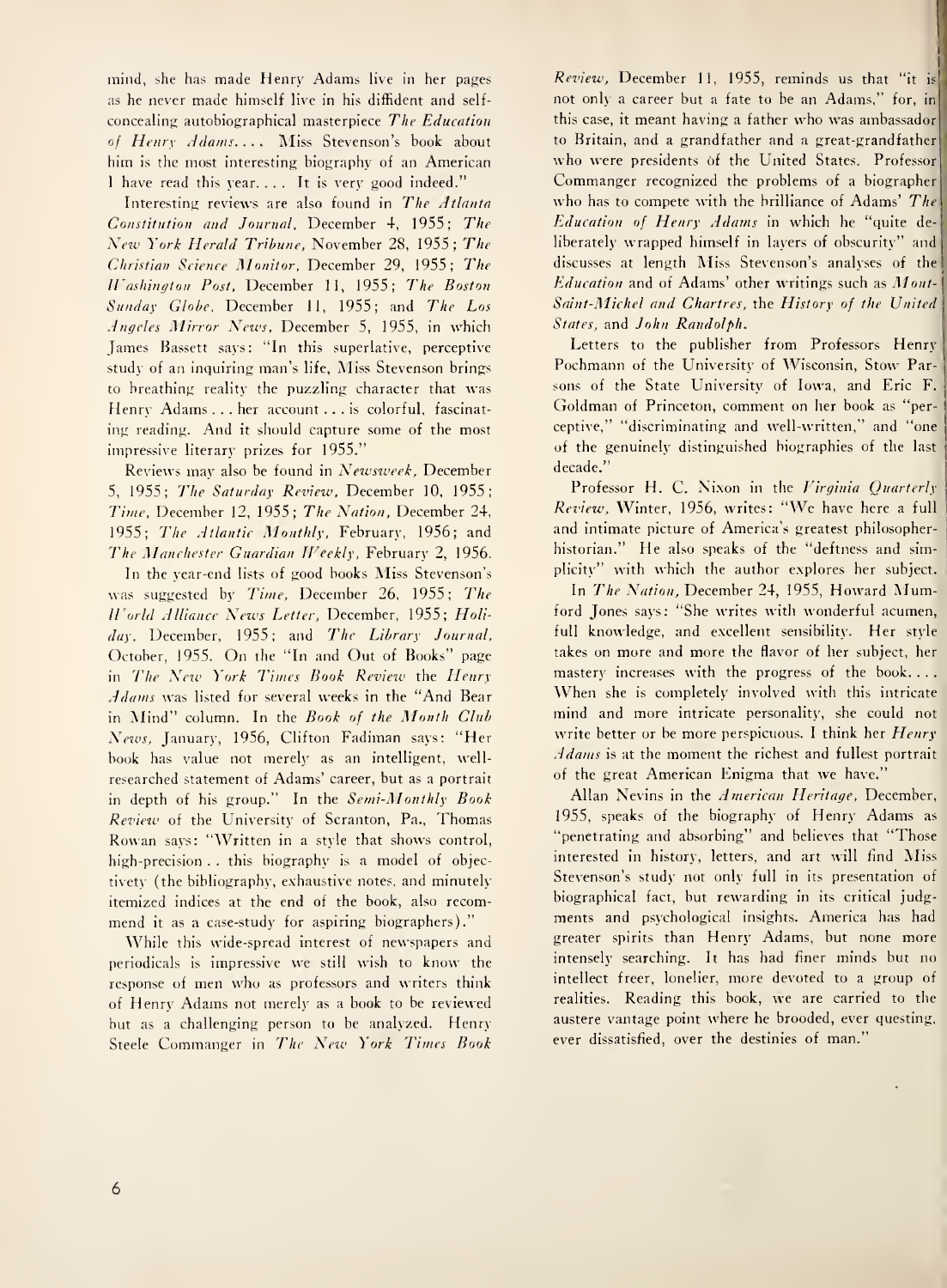Here is <sup>a</sup> joint statement on the meaning of scholarship at Agnes Scott. A senior, a junior and a member of the Philosophy faculty presented these inter pretations in a recent chapel program.

### THE COMMUNITY OF SCHOLARSHIP

### NONETTE BROWN '56

WHEN GEOFFREY CHAUCER lived, books were a great luxury, and he had small means and a large library. He knew the philosophy of his day and as much of classical thought as was available then. He had a wide and accurate understanding of the budding sciences of his age. He probably spoke at least three languages well enough to be used on political missions to France and Italy. All these things are obvious in his writings. But what is also obvious is his tre mendous, vital interest in every phase of life. His was an attitude of scholarship and his field was the whole world. His mind was as open to the wonders of <sup>a</sup> soft new spring morning as it was to Boethius' ideas. He sought to understand all he could and to relate what he knew to what he did. There weren't enough hours in the day to learn what he wanted to know, so he gladly stayed up half the night.

This eager interest in the world and people constitutes the kind of scholarship which frees people in college from a dreadful kind of materialism called "grade-consciousness." Grades can so easily cease to be a gauge of progress and can become an end in themselves, when we lose sight of the point of studying and need an artificial stimulus. A professor <sup>I</sup> had last summer used to say, "Seek ye first the kingdom of Truth, and the grades shall be added unto you."

The consciousness comes late for some of us, that the long afternoons spent in the library are preparing minds to he *ready* to receive the excitement of ideas. We either expect the excitement to come without being sought or simply drudge to get through. But excite ment does come when another mind speaks directly to our mind, and we share with <sup>a</sup> man who lived <sup>a</sup> hundred years ago the warmth and renewal of spirit found in the discovery of an idea that will remain to thrill other minds perhaps another hundred vears from now.

Practically, this kind of scholarship and interest leads us to study not just the parts we think will appear on the test. It is being conscious that learning one thing necessarily leads us to need to know something else. It's understanding our friends the better because we understood people in <sup>a</sup> book. It's when we're honestly pleased to understand at last how to work a math problem, after the exam, even. It's when we share the kind of integrity that made a great actress, on the eve of the last performance of a successful play, say to her director with a radiance worthy of firstnight confidence: "At last, today, <sup>I</sup> understood how to do the scene that before now has eluded me." It's being willing to study something so hard or intangible that we know there's a good chance we won't ever grasp it fully, willing to because we thus discover first hand the awe-inspiring fact of mystery—in life and in human personality, and perhaps this awe in the face of mystery is the beginning of wisdom.

When we become so interested in <sup>a</sup> subject that we look forward to a chance to study, and when it is important to us to understand without worrying about being given credit for understanding, then <sup>I</sup> think we are on the way to becoming scholars who share in the artist's efforts to create the lucid moment Joseph Conrad speaks of thus: "And when it is accomplished —behold!—All the truth of life is here: <sup>a</sup> moment of vision, a sigh, a smile. . . ."

And these, too, are "moments to remember."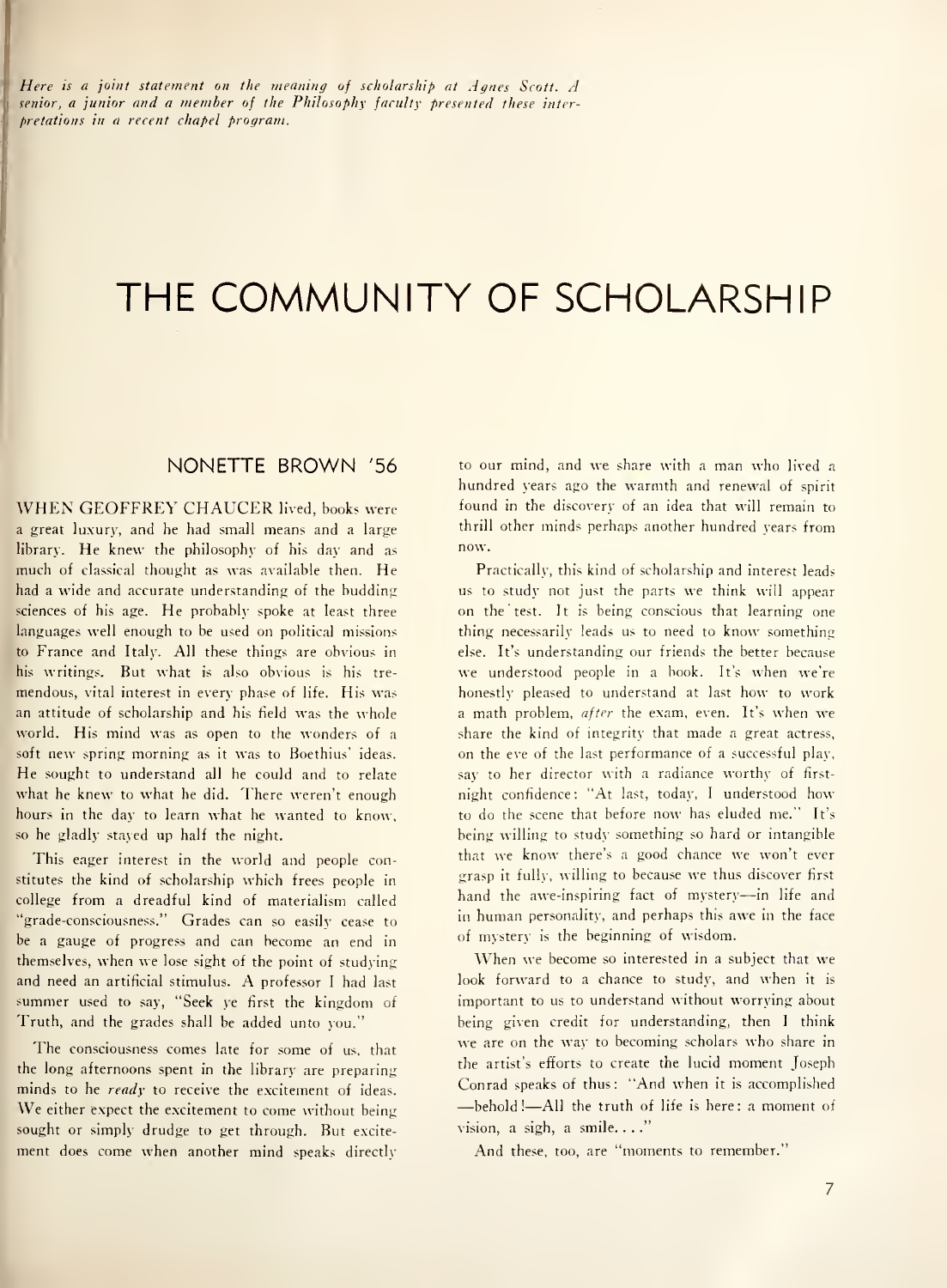### DOROTHY REARICK '57

A consideration of scholarship need not limit itself exclusively to books, homework, and burning of the midnight oil. Neither does it have to concern merely the struggle to get a text read and a paper completed, or to out-study the other fellow and set the curve on the math exam.

No, true scholarship is more than that.

A rhyme with which <sup>I</sup> became familiar early in life was one found on a small clay plaque, picturing a quaint old gentleman walking through the woods. The rhyme went something like this

- "While some delve deep in musty books in quest of learning rare,
- Ye wise folk walk by trees and brooks and gain of wisdom there."

That jingle made quite an impression on me. Here was an old gentleman who apparently thought more of nature than he did of school. Maybe he had never gone to school. If he hadn't, he was still <sup>a</sup> wise man the caption said so. Thus, reasoning in a childlike fashion, I asked: why did anybody go to school? Why not just turn to nature, play hookey, and be smart?

The passing of <sup>a</sup> few years sometimes has <sup>a</sup> marked effect on the logical reasoning of <sup>a</sup> child. Anyone at Agnes Scott College would have to admit that books and schools do play their part in the education of an individual. One cannot, in our present society, be considered an educated man until he has spent some time within the halls of an institution of learning and has developed an acquaintanceship with a number of books treating a variety of subjects.

The real question for us to consider, therefore, lies not in the worth of books to one who would aspire to be a scholar. Rather, we should shift the emphasis and try to discover what it is in scholarship that is vital to one's being and essential to the very "living" of life.

Ralph Waldo Emerson would declare three influences to be all-important in the education of "The American Scholar." These are: the study of nature, an understanding of the past as found in books, and the dynamic application of one's knowledge to life about him through action. He is quick to note a shortcoming of the student of his day, which is even more apparent in the so-called "mass production" scholar being turned out of many of our colleges today. Due to an over-emphasis on books, he declares, we find the scholar, "instead of Man-Thinking," the "bookworm." Books themselves become, "the best of things, wellused ; abused among the worst."

To Emerson, "Know thyself" and "Study nature" became one and the same maxim. So today, we may reflect, the earnest student and scholar should hunger after the truth that exists about him in order to understand himself. Enough of bare memorization of facts and half-comprehension of the basic principles of science or psychology—the scholar should go farther, with <sup>a</sup> spark of imagination and <sup>a</sup> creative interest in seeking for something new and exciting to the mind.

—

James Russell Lowell, in his Harvard Anniversary address in 1886, warned against the "pursuit of facts which are to truth as a plaster cast to the marble statue." Continuing this analogy, we may well deplore the confused and muddled mind of the plasterer, which, pointed the right direction, and given time and insight, could rearrange itself to become the mind of a master sculptor.

The mind, then, is ever important. Numbering among the scholar's tools are books, paper, and pencil; his motivation, perhaps, is furnished in part by a particular course of study or a certain professor. By far the greatest of his assets, though, is his mind, which distinguishes him from all the other orders of animal life. This mind is by nature an inquiring one ever questioning—ever seeking to find.

To the inquiring mind, all of life is like <sup>a</sup> jigsaw puzzle. The pieces, at first appearance irregular and unrelated, gradually take on sense and symmetry and can be joined together. The final picture, while still not complete to our human eyes, at least takes on <sup>a</sup> semblance of the truth undergirding all of life.

In another sense, life may be considered the laboratory of the scholar. Here is found an immeasurable store of nature's wealth that may be taken for analysis. Here, too, is raw material sufficient for innumerable syntheses to be carried out. Given an active mind, the right spirit, and the will to perserve, the extent of the laboratory work that may be undertaken is without limit. To the eye of the scholar, <sup>a</sup> drop of water may become an ocean ; a grain of sand, a mountain, and a speck of moss, a forest.

If one is to realize the true spirit of scholarship, however, he must not be content to live forever within the realm of books, nature and lofty thoughts. Scholarship extends beyond the school, beyond the study of the materials of nature, beyond the field of logic. Scholarship, in <sup>a</sup> word, is dynamic. It is <sup>a</sup> way of life.

There is a great deal of difference between a true scholar and merely an instructed student. The one has learned to make his scholarship dynamic and living; the other has, through a course of study, only become more exposed to bare facts and stagnant principles.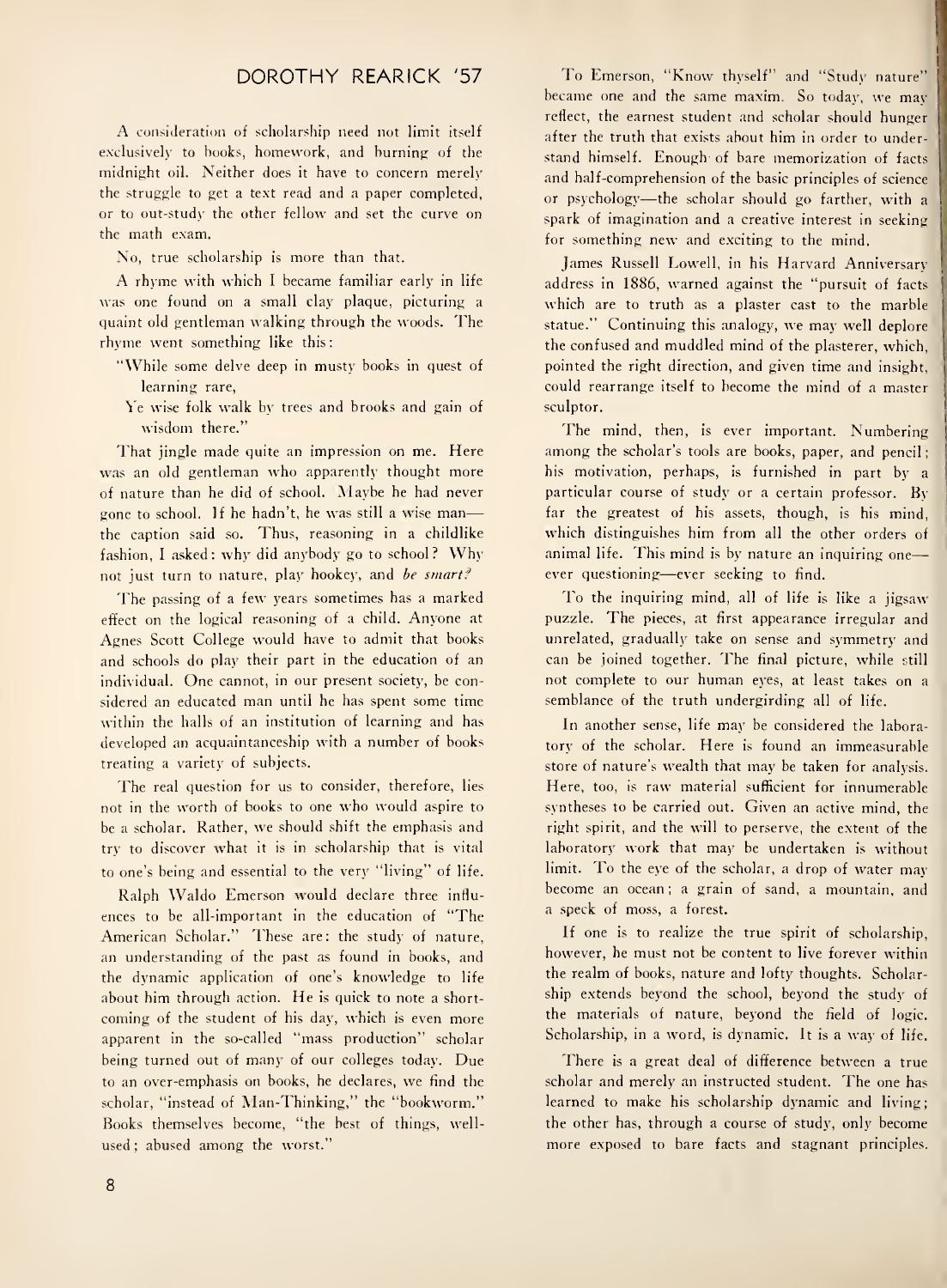Scholarship demands action. It calls for the best that lies within the scholar to interpret life as he has come to see it.

Thus, we see that the spark of scholarship must not be allowed to die after schooling days are over. The first ideal of Agnes Scott College is high intellectual attainment; if we are to realize this ideal, we must strive for something deeper than the memorization of facts to pass a history test.

Ever inquiring, ever questioning, ever seeking to find an answer, we must never cease to be a scholar. By studying what lies close at hand, we may better understand that which is not so readily apparent.

When far from the "sheltering arms," far from books and library stacks, far from classroom desk and science laboratory, the scholar still possesses a valuable resource, that of life itself.

### C. BENTON KLINE, JR.

Scholarship in the sense in which it has been discussed in these excellent presentations is only possible so long as there are centers which serve to keep it alive. <sup>I</sup> should like to have you consider briefly the role of colleges and universities as communities of scholarship.

Society has long supported colleges for this function. Here in the colleges of our land and of other lands, time and resources are provided for research and thought and for the communication of the fruits of this research and thought. Men and women are freed by society to pursue the truth in <sup>a</sup> way that private citizens are not often able to do. Scholarship does not reside peculiarly in the college and university. But in these institutions there is the opportunity for sustained and intensive work of the mind.

Colleges and universities are thus first of all communities of research and thought. Here it is possible to carry on the investigations in the natural sciences and in the social sciences which serve to enrich the life of man. Here historical scholarship seeks to understand the richness of the past. Here literary and artistic study and criticism may be pursued. And here we find great endeavors of creative thought and speculation that may broaden our understanding of all of life about us.

This opportunity and function of the university or college is perhaps more evident in Europe than in this land. In Germany it is often the case that the professor's lectures represent the latest results of his own research and thought, so that each year there is <sup>a</sup> new course. But even here, where our educational system makes it mandatory that the same course be given year after year, new insights, new views, new understandings, are made <sup>a</sup> part of the work of the teacher.

<sup>I</sup> have been reading recently a good deal by and about <sup>a</sup> British scholar, A. E. Taylor, who was <sup>a</sup> professor of philosophy. It is interesting to follow the development of his mind as the years passed. He made himself an expert in the philosophy of Plato. He wrote on Aristotle. Then he became interested in the medieval period and the thought of Thomas Aquinas. One day <sup>I</sup> was surprised to run across <sup>a</sup> review by him of a translation of the works of Descartes, in which his criticisms extended to the felicity of the translation as well as to its philosophical accuracy. Later <sup>I</sup> found a review of his on three books on the problems of relativity in physics. Here was a mind freed to study widely in the work of the university.

But colleges and universities are also communities which exist to communicate the insights gained by study and research. This communication takes place on many levels. There is the communication between scholars, found in the professional and scholarly journals. Here the results of research are published for criticism and acceptance or rejection by the larger community of scholarship.

But many <sup>a</sup> teacher who never publishes <sup>a</sup> book or article is daily communicating his insights to his students. Teaching is the essential part of the college. And teaching is scholarly communication just as surely as published work.

Communication of scholarship seems necessary. There is really no such thing as an isolated scholar, or scholarship for its own sake. In Princeton there is <sup>a</sup> unique institution. The Institute of Advanced Study, which was founded as <sup>a</sup> place where scholars might be given even more opportunity for their pursuits than teaching affords. And while there are no classes in the usual sense in this Institute, still from the very beginning there have been seminars where the fruits of study and experiment and creative thought have been shared.

You are members of a community of scholarship. You enjoy the privilege of fellowship with others like yourself here. But that fellowship centers about the primary interest of this as of any college, the scholarly endeavor. You must share this interest if you are to enter fully into this community.

You do not remain here forever. But wherever you are, you can continue the habits learned here and sustain the interests developed here, though perhaps in <sup>a</sup> less intensive way. More than this you can work to insure the continuance of this college and others like it against the pressures in our society which would water down the function of educational institutions. You can help to maintain the college in its highest function—<sup>a</sup> community of scholarship.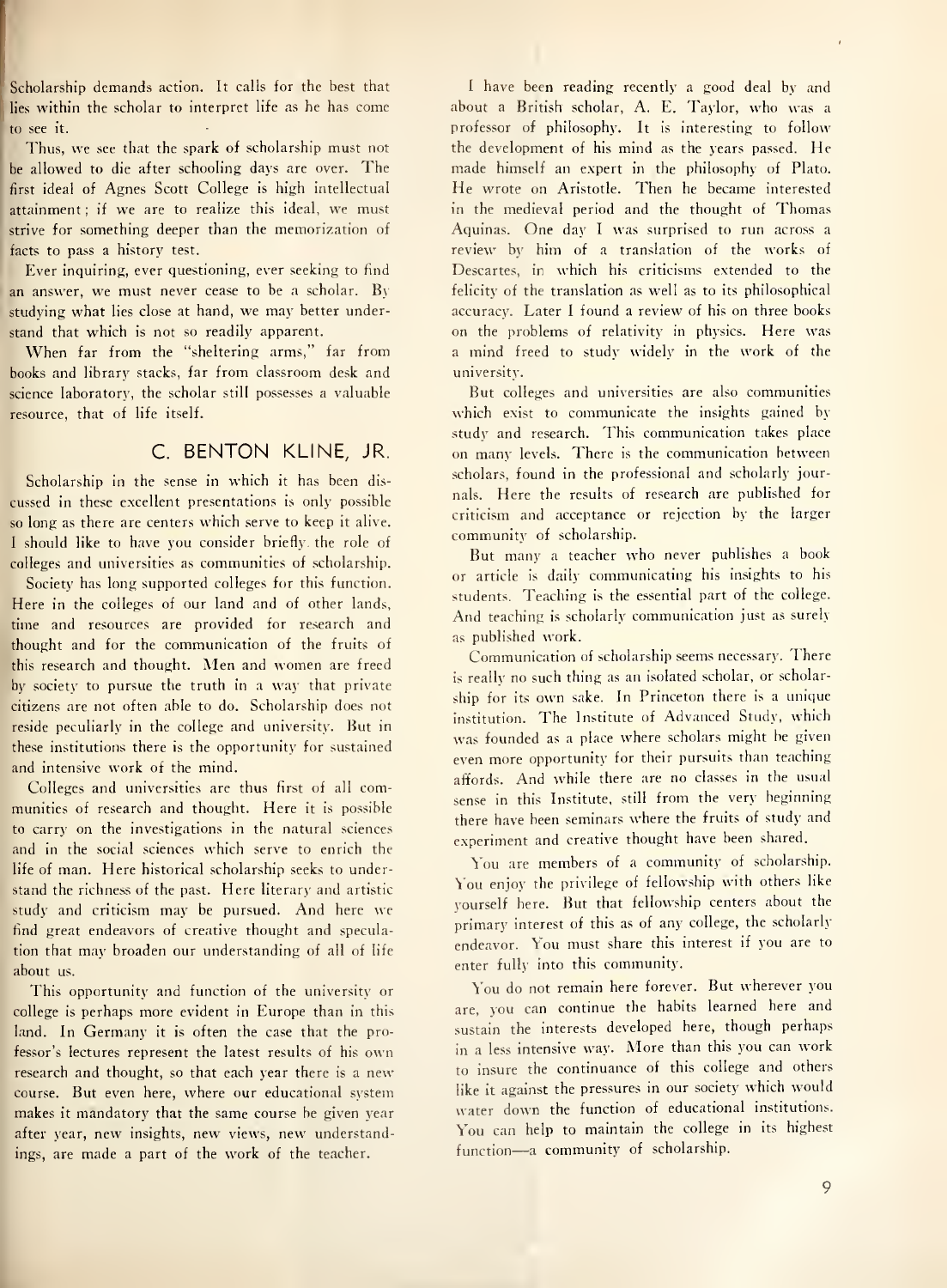### CLASS NEWS Edited by Eloise Hardeman Ketchin

1, .e  $\frac{1}{2}$ ×.  $\mathbf d$ 

> $\mathbf{I}$  $\mathbf{t}$  $\mathbf{r}$  $\mathbf{I}$  $\mathbf{I}$ e

> > f

#### DEATHS

FACULTY AND STAFF

Mrs. Minnie May Davis Tenner, secretary to Dr. Gaines, died in August.

Harriet Daugherty, a member of the nursing staff at Agnes Scott for a number of years, died in January. **INSTITUTE** 

Julia Stokes and Florence Stokes Mellinger lost their sister, Minnie Stokes, Sept. 5.

Virginia George died March 1, 1955. Margaret Jewett Cheshire, sister of Mabel Jewett Miles and Martha Jewett Academy, died Nov. 11.

Sue Lou Harwell Champion died Nov. 20. Her daughter is Jennie Champion Nardin, '35.

Nannie Lou Jossey Blackstock died Jan. 22.

Selden Bryan Jones, husband of Anais Cay Jones, died Dec. 27.

**ACADEMY** Mary Lou McLarty Johnston d April 27, 1955.

Patti Hubbard Stacy died Oct. Janie Louise Hunter Westmorela died Sept. 30.

<sup>1</sup> 908 Queenie Jones Sheperd d Jan. 5.

1910 Dr. Samuel J. Crowe, brotl of Flora Crowe Whitmire, died N 13.

1911 Sarah Gober Temple died J 21. Her sister is Eilleen Gober In: tute.

1912 Hortense Boyle Bell died F 16, 1955.

1919 Robert Cotter Mizell, husbs of Louise Felker Mizell, died Dec.

1921 James Houston Johnston, ther of Eugenia Johnston Grift died Feb. 7.

1925 LeRoy E. Rogers, Sr., fatl of Margaret Rogers Law, died Oct.

Elliott M. Stewart, husband of <sup>1</sup> bekah Harman Stewart, died Jan. 1929 J. H. Maddox, husband of sie McNair Maddox, died Sept. 3, 19 1930 Henry W. Pittman, III, <sup>s</sup> of Sara Townsend Pittman <sup>a</sup> Henry, died Oct. 23.

1932 Susan Glenn lost her fath in the spring of 1955.

Mrs. Howard Stakely, mother Louise Stakely, died Nov. 26.

1933 W. D. Wise, husband of Luc Stein Wise, died last fall.

1934 Mrs. Charles W. Tway, mot er of Liza Tway Autrey, died Dec. 1935 Jennie Champion Nardin 1 her father in the summer of 19; her aunt in October, and her moth in November.

Alsine Shutze Brown lost her mo er this year.

1936 Helen Ford Lake died Ma 23, 1954.

<sup>1</sup> 947 Marjorie Harris Melvil four-month-old daughter died <sup>1</sup> summer while undergoing he surgery.

Barbara Wilson Montague lost mother in April, 1955, and her fat died in November.

1950 A. S. Wilkinson, father Nancy Wilkinson and Sara Cather Wilkinson, '48, died Sept. 8.

1951 Elaine Schubert's father killed in an automobile accident the spring of 1955.

1953 William Francis Thoms father of Anne Thomson Sheppa died Sept. 19.

1955 Renee Galanti Feldma mother died last fall.